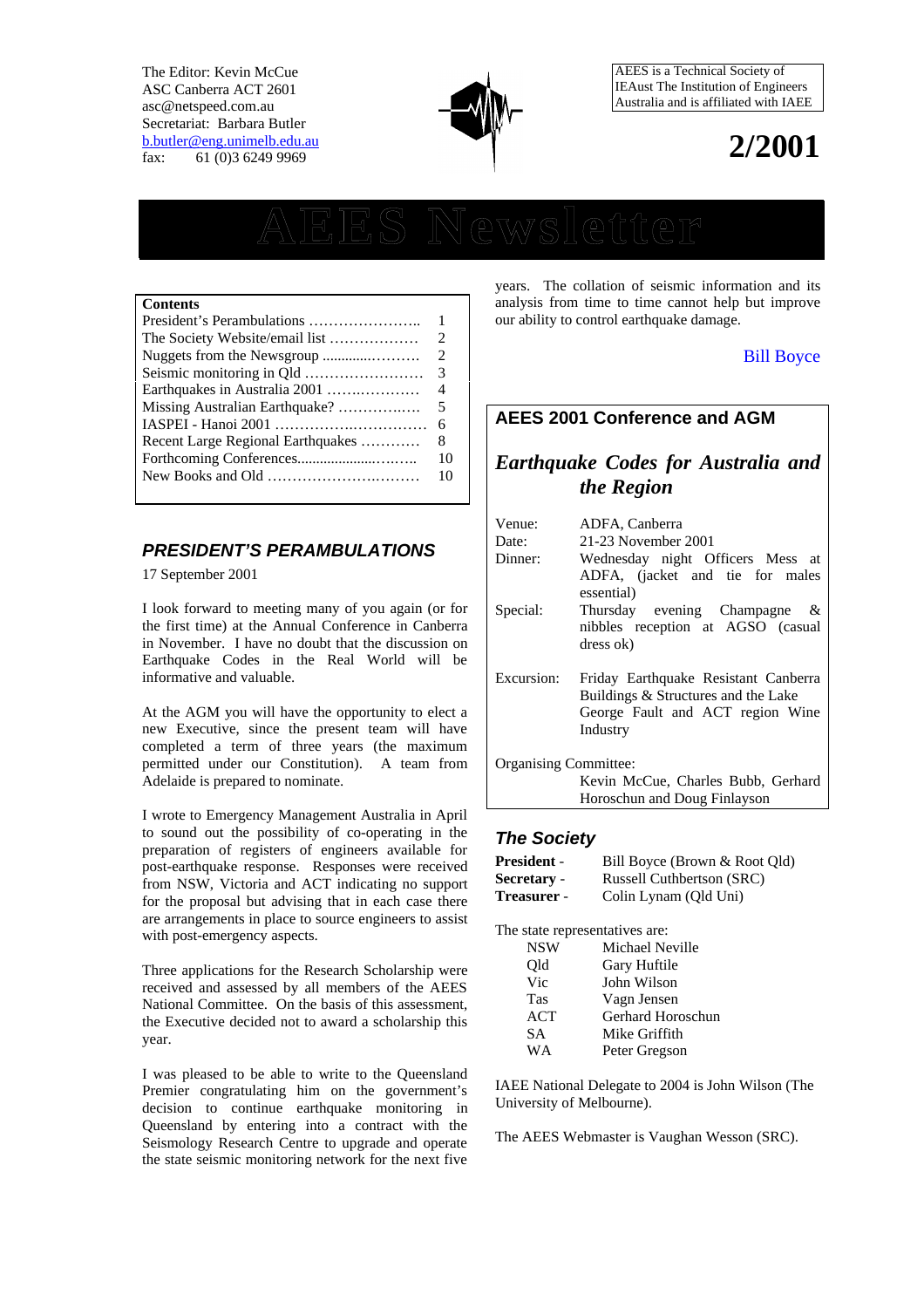Barbara Butler manages the Secretariat from The University of Melbourne.

## *The Society website/email list*

Dear AEES Members,

The AEES web site is at www.aees.org.au where you can register for the November AEES conference in Canberra. Any contribution from you on the following topics is most welcome

- details of interesting recent publications
- significant research projects in earthquake engineering (in Australia?)
- links to other relevant Web sites

Please send me your contributions/suggestions via email

> **Cheers** Vaughan Wesson

The AEES email list is operated by the Seismology Research Centre, Melbourne. If you would like to register please notify Vaughan Wesson vaughan@seis.com.au

## *NUGGETS FROM THE NEWSGROUP - A Regular Feature By Charles Bubb*

Lloyds website: Market Intelligence: A historic approach to earthquake underwriting.

'If history does not exactly repeat itself, it rhymes' is as pertinent to underwriters as to seismologists. As each new tremor echoes the last, Dr Gordon Woo of RMS believes underwriters in particular could benefit from a greater understanding of poetry in motion.

For any statesman hoping to make sense of fluctuating tensions in current affairs, a firm grasp of political history is prerequisite.

So too with seismic shifts, where an awareness of the nature and history of earthquakes is equally crucial and can benefit far more than the relatively small group of scientists who study them. The insurance industry in general and underwriters in particular are a case in point.

While it is no great secret that earthquakes tend to occur in regions where they have occurred before, as the Bhuj earthquake in India on  $26<sup>th</sup>$  January 2001 demonstrated, different faults may be activated on different occasions.

Not even the oldest senior citizens of Gujarat would have a recollection of their state being severely damaged by an earthquake. In fact, the 20th century record of seismicity in this corner of Peninsular India has been rather benign, with only an occasional moderate tremor to disturb the tranquillity of a region well distant from the main Himalayan tectonic plate boundary.

The 19<sup>th</sup> century was more eventful. On 16th June 1819, the Rann of Kutch was struck by a devastating earthquake, which killed several thousand people. Significant vertical uplift of the ground caused flooding and created a long natural dam - called the Allah Bund, or the Dam of God. But the geometry of this particular earthquake fault has never been fully resolved.

For geologists involved in mapping active faulting, the obscurity of fault geometry poses an awkward problem of interpretation. On the one hand, for those for whom seeing is believing, the lack of evidence may be superficially reassuring - if interpreted optimistically as the absence of a manifest earthquake threat. On the other hand, the wary will have concern over unknown subterranean faulting.

If all active faults were visible at the Earth's surface, or were readily detectable through geophysical surveying, people might sleep more safely in their homes: proximity to a mapped fault would be a direct measure of seismic danger. However, in the absence of a universal census of regional active faults, the possibility cannot be excluded of a major earthquake occurring in the neighbourhood of past seismic activity. The above-mentioned Bhuj earthquake is a tragic realisation of such a possibility. The fault that caused this earthquake remains still to be adequately delineated, but its location is only a few hundred kilometres from the Allah Bund.

The question for both scientist and underwriter becomes: how can one deal with the uncertainty over the geometry of seismic sources? The description of uncertainty is best couched in probabilistic terms, and new ways are being developed for quantifying this uncertainty for insurance applications. The starting point is the recognition that each historical earthquake is a tectonic episode that might be replicated, albeit in some perturbed guise, at some unforeseen time in the future.

Kernel modelling: studying the seeds of destruction Despite historical precedents, the magnitude of a future earthquake may of course be somewhat larger or smaller, and its epicentre may be geographically displaced. Thus the Nisqually, Washington, earthquake of 28th February 2001 was epicentred in the same general area as the Olympia earthquake of 13th April 1949, but was three-tenths of a magnitude unit

smaller.

The elementary notion that any past event carries the basic seed for multiple recurrences lies at the heart of so-called kernel methods of modelling seismic activity. Although kernel is a mathematical term, it is far from being an abstraction: kernel methods have already been used in mapping seismic hazard by the United States Geological Survey, and their usage is increasing worldwide. The value of these methods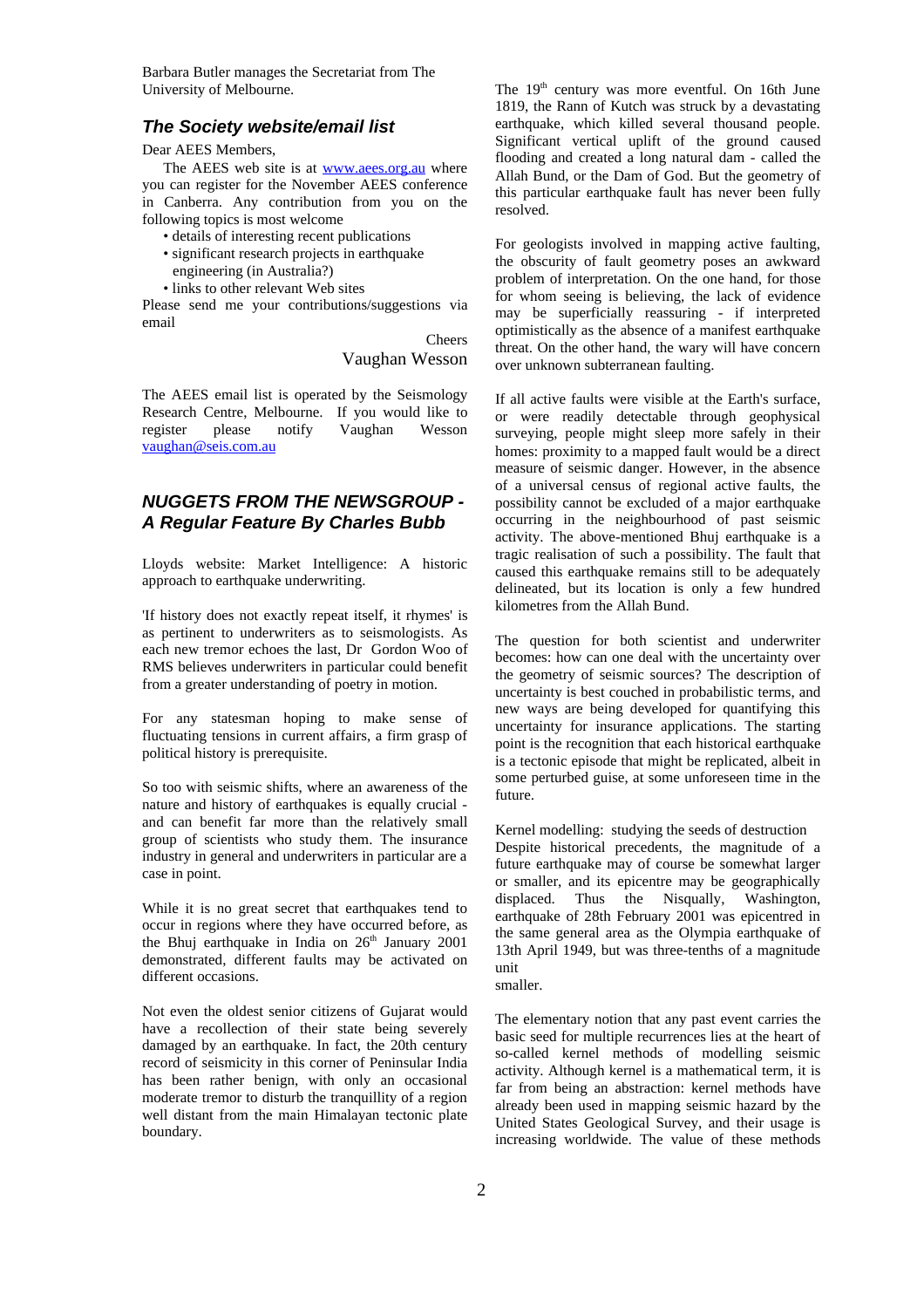does of course depend on the availability of well researched historical earthquake catalogues containing information on past event sizes and locations.

Thankfully, extensive studies over the past decade have greatly improved the quality of these catalogues in most countries where there is an insurance interest.

In addition, a substantial volume of information about historical earthquakes is now accessible via the Internet and seismological literature. Such data should help diligent underwriters learn their earthquake history sufficiently well that, in the event of a major earthquake, they could find a close historical precedent.

Based upon the kernel method, any such precedent may be said to have spawned the new event. In the spawning process, earthquakes do not exactly repeat themselves: earthquake history rhymes. Underwriters should not ignore this simple yet salient feature of seismic activity.

Dr Gordon Woo is a risk consultant for RMS and the author of the book, The Mathematics of Natural Catastrophes, published by Imperial College Press. © lloyds.com Limited 2001

*Charles*

## *SESISMIC MONITORING IN QUEENSLAND*

The Seismology Research Centre (SRC) has recently won a contract to re-establish the Queensland state seismic monitoring network. The contract involves the re-establishment of existing sites, the upgrading of outdated equipment and the installation of several new sites over a three year period and the operation of the network and all data analysis for an additional two years. This long term contract comes after a protracted period of negotiations in which State Government funding for the operation of the regional network by the University of Queensland was discontinued. The contract was negotiated principally by the Department of State Development and will be managed by the Department of Main Roads. The five year guarantee of funding, which comes from a consortium of Queensland state government departments, ensures a period of stability in which a viable state network can be established and operated.

Existing SRC Kelunji Classic recorders of the Joint Urban Monitoring Program (JUMP) in the major urban population centres of Queensland (Gold Coast, Toowoomba, Brisbane, Rockhampton, Townsville and Cairns) will be refurbished and installed in permanent housings. Data from these installations will be accessible via dial-up modems.

Outdated smoked paper and digital cassette recorders previously used to monitor Sunwater dams will be updated to the SRC Kelunji D Series recorders. Equipment at some sites will be moved to dams that Sunwater consider should be monitored. The recorders at these sites will be accessible either via dial-up modems or via modems connected to the Internet.

Continuous data from at least five sites throughout the state will be transmitted in near real-time to allow for a basic alarm system for the state's emergency managers and dam operators. Seismically triggered information from additional sites will be regularly transmitted to further improve the alarm capability.

Information from the state network will be shared with other network operators (Australian Geological Survey Organisation, South East Queensland Water Corporation, University of Queensland) to improve reliability and increase data redundancy.

To manage the project, SRC have set up a regional office in Brisbane under the management of Russell Cuthbertson. This office will form an additional node in the large network of seismographs operated by SRC in Tasmania, Victoria, New South Wales and Queensland. The sharing of data between the SRC nodes will ensure a continued operation of an alarm service should any one node become inoperable in the event of an earthquake.

In addition to upgrading, re-establishing and operating the state network, the contract requires that the seismic data obtained be used for regular upgrading of hazard estimates which would subsequently be used in updating the earthquake loading code.

#### Russell Cuthbertson

## *Earthquakes in Australia ML 3* **January to June 2001**

The following extract is from the AGSO database which includes data from Primary Industries and Resources SA, the Seismology Research Centre Victoria and Universities of Tasmania and Queensland.

No significant damage was reported in this period. Some readers may be surprised at the number of earthquakes in the six month period though the largest was only magnitude ML4.0. A magnitude 4 earthquake is about the expected long-term-average largest monthly earthquake.

Remember though that a magnitude 6 or greater earthquake occurs somewhere in Australia every 5 years on average (there were  $20$  in the  $20<sup>th</sup>$  century). The last was in August 1997, a magnitude 6.3 earthquake at Collier Bay in NW Western Australia, such an isolated area that little damage was reported.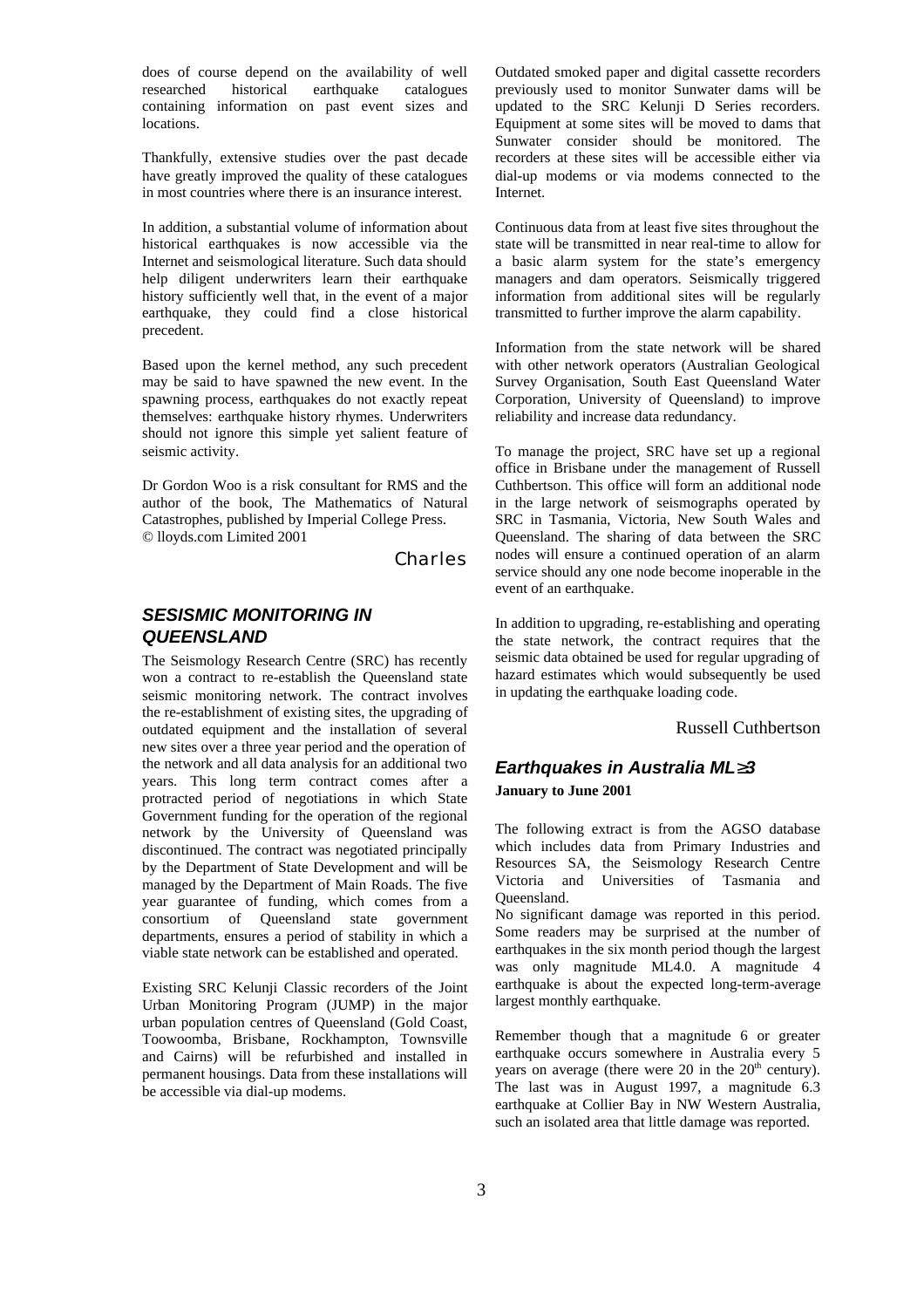```
Date Time Lat S Long E ML Place
Jan
  1 234152 36.89 150.81 3.1 Tasman Sea*
  4 212340 28.95 123.47 3.5 Lake Rason WA
 14 230545 38.08 122.10 3.5 South of Australia
 15 5548 37.91 122.34 3.6 South of Australia
 19 24849 19.89 134.14 3.0 Tennant Creek NT
 25 140650 18.35 126.45 3.3 Fitzroy Xing WA
Feb
  2 32201 20.92 122.41 3.1 Gt Sandy Desert WA
  6 173219 19.84 133.95 3.4 Tennant Creek NT
 27 10206 28.67 142.08 3.3 Cameron Corner Qld
Mar
  1 42100 41.26 151.49 3.3 Tasman Sea
  2 85516 19.88 134.05 3.0 Tennant Creek NT
  9 161002 28.60 142.00 3.2 Cameron Corner Qld
 13 123530 33.91 147.22 3.2 West Wyalong NSW*
 27 45847 32.55 122.38 3.3 Norseman area WA
 29 185313 27.03 135.13 3.2 Oodnadatta SA
Apr
  1 84204 19.86 113.21 4.0 Exmouth Rise WA
  4 51946 19.83 133.88 3.4 Tennant Creek NT*
  4 141724 33.12 138.96 3.1 Peterborough SA*
  9 133102 12.63 136.77 3.2 Caledon Bay, NT
 12 72749 33.13 138.34 3.4 Pt Pirie SA*
 12 81903 19.88 134.10 3.2 Tennant Creek NT
 12 182233 25.73 137.54 3.4 Simpson Desert NT
 12 201250 19.91 134.01 3.8 Tennant Creek NT*
 12 223760 25.95 137.45 3.5 Simpson Desert NT.
 16 52646 19.82 133.87 3.2 Tennant Creek, NT
 18 44049 19.84 134.20 3.8 Tennant Creek, NT.
 21 85625 19.83 127.32 3.4 Billiluna, WA.
 25 233716 30.91 124.28 3.3 Lake Boonderoo WA.
 29 195431 27.74 114.01 3.3 Kalbarri WA*
 30 233850 24.50 113.07 3.4 Indian Ocean WA.
May
  2 13513 37.09 144.45 3.0 Near Bendigo Vic*
  4 132232 19.75 133.93 3.2 Tennant Creek NT
  9 21836 33.65 138.67 3.1 Clare SA*
  9 23252 35.30 137.32 3.5 Investigator Str SA*
 18 183702 34.29 148.78 3.2 Boorowa NSW
 24 95138 12.15 122.64 3.2 Ashmore Reef
 28 74314 26.50 131.68 3.0 Musgrave R SA
Jun
  3 65214 43.98 146.08 3.0 South of Tasmania
 13 202758 34.89 149.48 3.2 Collector, NSW
 14 120515 31.79 138.19 4.0 Hawker SA*
 23 220208 21.98 112.86 3.8 Exmouth Rise WA
 26 225610 20.17 119.49 3.0 Pt Headland WA*
 28 140457 21.98 112.95 3.2 Exmouth Rise WA
```
\* indicates the earthquake was reported felt, ML is Richter magnitude.

#### *Missing Australian Earthquakes?*

Seismologists, including the author, have often claimed that all magnitude  $6+$  earthquakes of the  $20<sup>th</sup>$ century in Australia are known. After all, the first Milne seismograph of the original world network of seismographs was installed in Perth in 1901 and that should have provided the necessary coverage. By 1910 there were additional seismographs in Adelaide, Melbourne and Sydney. The Riverview seismograph, at Australia's longest running observatory, was installed in 1909.



When AGSO closed the Mundaring Geophysical Observatory in WA in 1999, their library was

transferred to AGSO Canberra. In the collection was a paper published in 1912 in the Transactions of the NZ Institute by George Hogben which included the above map.

The great surprise was the 13 January 1910 earthquake off NW Tasmania; it was not mentioned in AGSO's database but it must have been large because it was located using the insensitive seismographs of the day. On the other hand, if large it should have been felt in Melbourne and throughout Tasmania if correctly located.

A check of the excellent RIV bulletins, #1 January 1910, showed that indeed there was an earthquake on that date, with P and S arrival times, ground motion amplitude and period, and the comment that its epicentral distance was 1100 km from Sydney. At this distance, the earthquake had to be intraplate. A check of newspapers in Melbourne and Hobart disappointingly unearthed no reports of the earthquake – a puzzle.

IGNS seismologist Gaye Downs responded to my query with a reading of the earthquake from the Christchurch station. Interestingly Hogben made a point in 1912 of thanking the observers of the Sydney, Adelaide, Perth and Christchurch stations for copies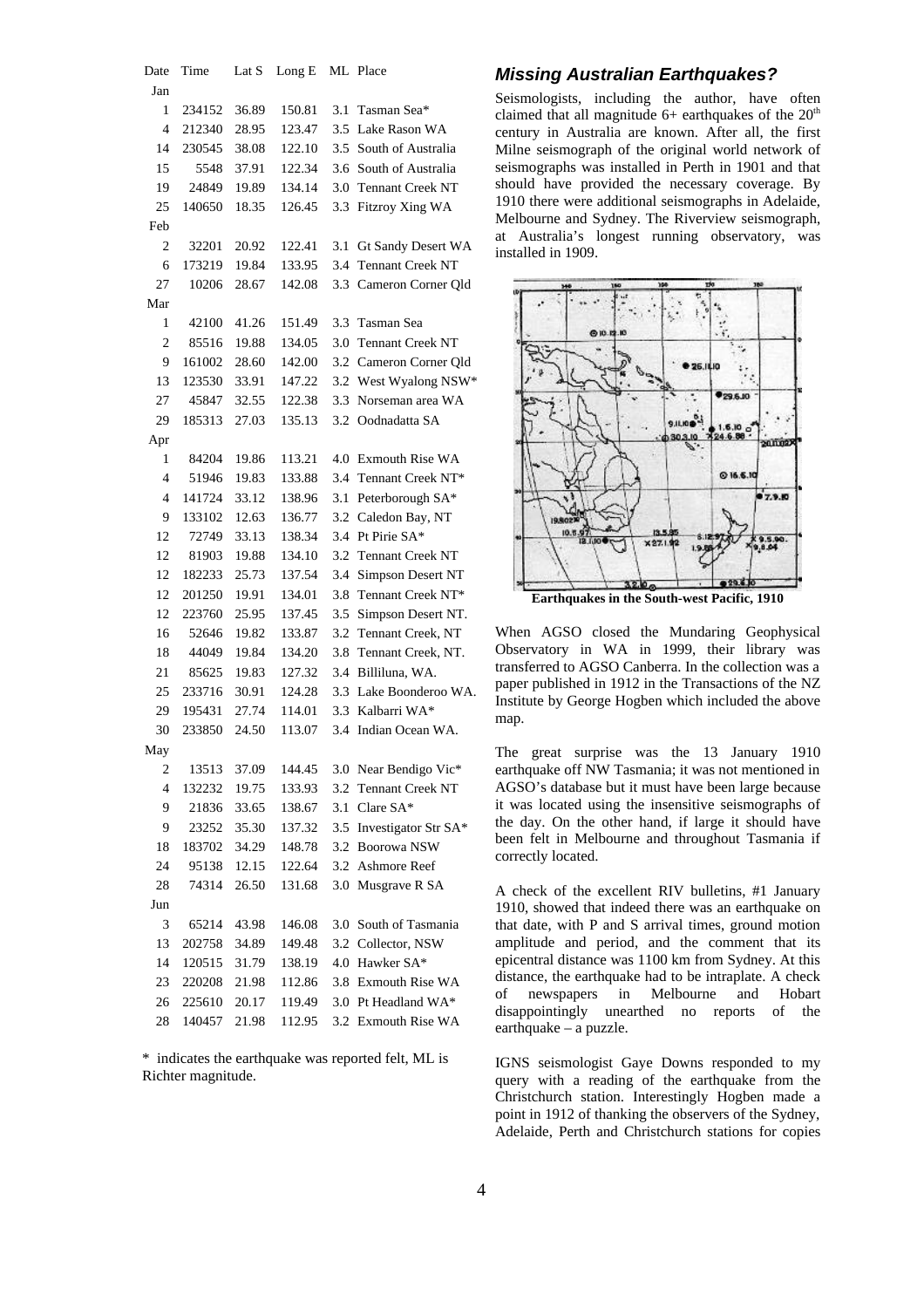of their records so history has been reversed. Many thanks Gaye. The reading was far too late to be a P wave (given the distance from Sydney). However assuming it was an S wave (the recorder was a horizontal instrument) we were able to do a 2-station computer location which placed the epicentre in the Tasman Sea northeast rather than northwest of Tasmania.

One of the two possible solutions was an epicentre at (44˚S, 155˚E) near a large seafloor volcano and a known active earthquake source zone. Interestingly this is near Hogben's location of the 1885 and 1892 earthquakes which were felt throughout Tasmania and are now thought to have been centred near Flinders Is (Ripper 1963, Michael-Leiba 1989). The last large earthquake Ms 5.8 under the guyot was in 1983. It was not felt in Australia either. This is the more plausible of the two possible epicentres, the other the mirror image about the line connecting Sydney and Christchurch.

The amplitude and period reading at RIV correspond to a magnitude of 6.0 so it was indeed a large earthquake.

It is surprising that the redoubtable Father Pigot, then Director of the Riverview Observatory, did not attempt to locate the epicentre, though he obviously recognised it as a regional event. Perhaps he was not concerned given there were no felt reports.

We conclude that Hogben's epicentre is not correct and that the premise that all magnitude 6 earthquakes in Australia since 1901 have been observed is still a reasonable proposition.

Kevin McCue

## *Clearance offer on Conference Proceedings*

Barbara Butler still has copies of our early conference proceedings, more than she can store. We can't sell them quickly so will give them away! Proceedings are yours for the price of postage or collect at the Conference/AGM in Canberra: fax: 03 8344 4616 or b.butler@eng.unimelb.edu.au

\_\_\_\_\_\_\_\_\_\_\_\_\_\_\_\_\_\_\_\_\_\_\_\_\_\_\_\_\_\_\_\_\_\_\_\_\_\_\_\_\_\_\_

*The AEES subscription year is the fiscal year. It is expensive to send each member an individual reminder that fees are due so please help us by sending your subscription for 2001/2002 to AEES if you haven't already done so (attn: Barbara Butler, Civil and Environmental Engineering Dept, Melbourne University Parkville Vic 3052) or renew through IEAust's annual subscription system by marking AEES your preferred Society. If you change address or if you know a member who is not receiving the newsletter please advise the Secretary or Barbara.*

#### *News*

#### **IAGA-IASPEI General Assembly Hanoi, Vietnam, 19-31 August 2001**

The IAGA-IASPEI Joint Assembly was held in Hanoi during August 2001. There were about ten participants from Australia, including Brian Kennett (current IASPEI President) and Malcolm Sambridge (ANU), Gary Gibson, Amy Brown and Trevor Allen (SRC), Trevor Jones and Charles Barton (Geoscience Australia).

This report covers three distinct parts:

- 1. A pre-assembly Workshop on Regional Seismological Cooperation.
- 2. The main Assembly, held over two weeks, with business meetings for all Commissions and Working Groups of IASPEI, and also a meeting of the International Seismological Centre.
- 3. A post-Assembly excursion along the Red River Fault system to the northwest of Vietnam to the border with China.

#### *Pre-Assembly Workshop*

The pre-assembly Workshop on Regional Seismological Cooperation was convened by Jens Havskov of the University of Bergen and Gary Gibson, and supported by IASPEI with funding of US\$10,000.

The workshop was intended to give practical experience in exchange of seismological data for selected key seismologists from countries in the Asia-Pacific area. All were required to submit data for five selected earthquakes in January 2001 in standard formats before the workshop. Four seismologists from the Vietnam Institute of Geophysics were able to attend the workshop. There were also two participants from Thailand, Philippines, India, Russia and Iran, and one from China, Indonesia and Australia. The participants were helped by Jens Havskov and Lars Ottermoeller (the originator, and the recent developer of SEISAN), Gary Gibson and Trevor Allen (SRC).

The emphasis was on working with data, and each participant had a computer for personal use. The workshop was held in the Business School at the National University of Vietnam. All participants were experienced in digital seismograph analysis, although there were very few systems in common use. The only analysis system used by more than two of the nine participating countries was that provided by the GARNET system, although several had used elements of SEISAN.

The workshop was held in three main stages. The first was an introduction to the use of SEISAN, and the second was for the seismologists from each country to analyse the selected earthquakes using data from their own country alone. The final stage saw the participants re-group to concentrate on one particular event for each group, using all available data. The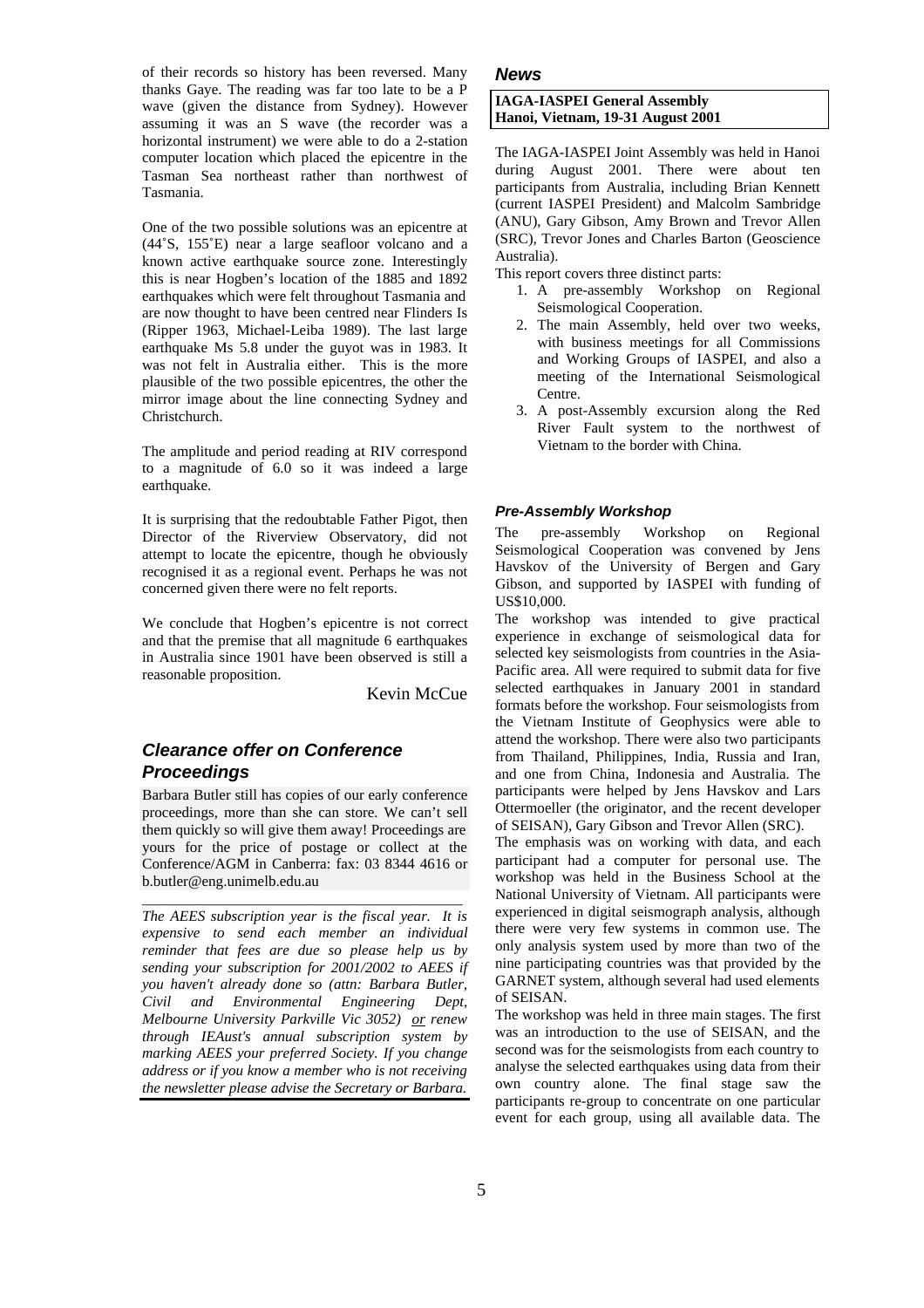latter analyses showed significant improvement over the analyses using single-country data.

One of the most interesting results was for the Mindanao earthquake in the Philippines. This was recorded by both short period seismometers and accelerometers on nearby stations. When these records were calibrated and all converted to displacement, velocity or acceleration, the resulting waveforms were very similar, with similar calibrated amplitudes.

All participants gave presentations about the state of seismology in their respective countries. Discussions were held regarding a data exchange to facilitate short-term communication between active earthquake observatories in the Asia-Pacific area. Recommendations were prepared for the Asian Seismological Commission meeting the following week, and the establishment of the data exchange was approved at that meeting.

The meeting emphasised the difficulty of data exchange when almost all regional observatories used different analysis systems and different file formats. The use of SEISAN as a common system was most successful and most participants were able to produce response curves from either parametric, or poles and zeroes information. As a result, most were able to estimate magnitudes on scales that they had not previously used (ML, mb, Ms and Mw).

#### *IASPEI Assembly*

#### IASPEI

The International Association of Seismology and Physics of the Earth's Interior (IASPEI) holds its Assembly at two-year interval

s. Most branches of earthquake seismology hold their meetings and major conferences at the Assembly. IASPEI is an International Association that forms part of the International Union of Geodesy and Geophysics (IUGG).

#### International Union of Geodesy and Geophysics (IUGG)

International Union of Geodesy and Geophysics<br>(IUGG) is a non-governmental. scientific  $\infty$  is a non-governmental, organization, established in 1919. IUGG is one of the 25 scientific Unions presently grouped within the International Council for Science (ICSU).

IUGG is dedicated to the international promotion and coordination of scientific studies of Earth (physical, chemical, and mathematical). These studies include the shape of the Earth, its gravitational and magnetic fields, the dynamics of the Earth as a whole and of its component parts, the Earth's internal structure, composition and tectonics, the generation of magmas, volcanism and rock formation, the hydrological cycle including snow and ice, all aspects of the oceans, the atmosphere, ionosphere, magnetosphere and solarterrestrial relations, and analogous problems associated with the Moon and other planets.

IUGG holds General Assemblies at four-year intervals, and each of its Associations organize Scientific Assemblies as well as topical symposia in the intervening period between General Assemblies. IUGG is committed to the principle of free exchange of data and knowledge among nations, and encourages unreserved scientific participation by all peoples.

#### Revised IASPEI Structure, 2001

The IASPEI Bureau that was elected at the last IUGG Assembly in Birmingham during 1999 has devised a new structure for IASPEI. This structure was announced in late 2000 by the new President of IASPEI, Brian Kennett, and its implementation was commenced at the Hanoi Assembly.

Over the past few years, the Assembly program has developed a thematic approach, with eight major themes. The IASEPI Commission structure has been adapted to correspond with the Assembly themes. Each Commission will be responsible for the development of the relevant Assembly program. The new structure eliminates Sub-Commissions, and includes establishment of any specific Task Groups within Commissions.

The eight new IASPEI thematic Commissions include:

1.Earth Structure and Geodynamics 2.Tectonophysics

3.Physics and Chemistry of Earth Materials (IASPEI/IAVCEI). 4.Seismological Observation and Interpretation 5.Earthquake Sources - Prediction and **Modelling** 6.Earthquake Hazard, Risk and Strong Ground Motion 7.International Heat Flow Commission 8.Education and Outreach

Five additional Commissions are mainly based on regions rather than themes.

> European Seismological Commission (ESC)

> Asian Seismological Commission (ASC)

> International Commission on Earth Sciences in Africa (ICESA)

International Ocean Network (ION)

Federation of Digital Seismographic

Networks (FDSN)

The new structure is much simpler than the old combination of commissions, sub-commissions, committees and working groups. There are now 13 IASPEI commissions, and all other working groups are associated with one of these.

#### IAGA-IASPEI Joint Scientific Assembly, Hanoi, August 2001

The Assembly was held over eight days from Tuesday August 21 to Thursday August 30, 2001. It was held at the International Convention Centre, located in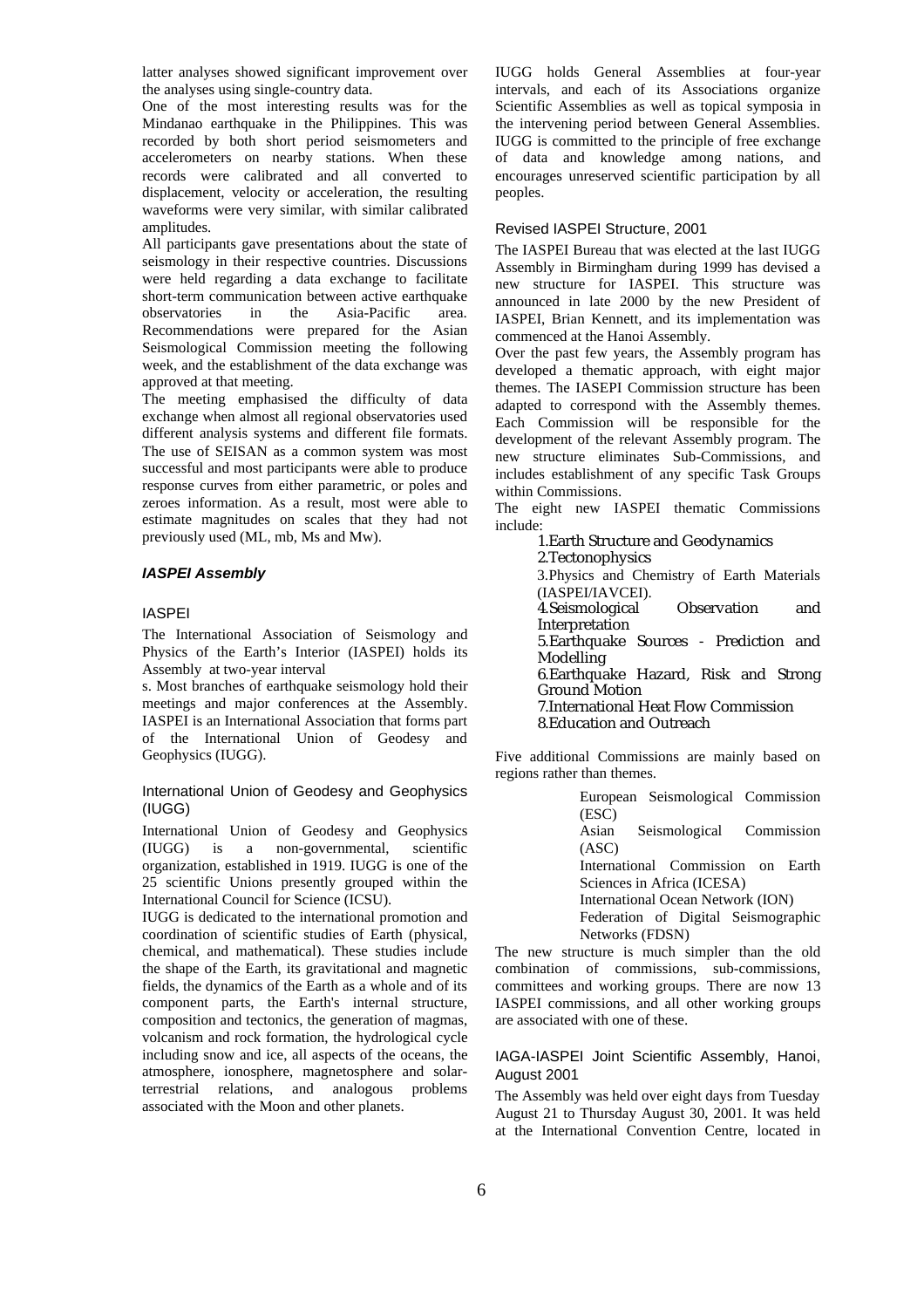central Hanoi. The venue was strongly airconditioned, providing a contrast with the outside weather conditions of 35°C and 90% humidity that are characteristic of Hanoi at this time of the year.

About 850 people attended the Assembly, most for both weeks. This was a little below normal, mainly because of the limited number of local Vietnamese participants. About 800 of the participants were from overseas, and 50 from Vietnam.

Three keynote lectures were given:

- **T. Yagi**, Developments of Laboratory High Pressure Experiments and the Structure of the Earth's Deep Interior
- **G. Suarez**, Verification System of the Comprehensive Nuclear Test Ban Treaty
- **D. Gubbins**, Thermal Core-Mantle Interactions: Theory and Observation

At most times during the Assembly these were three or four parallel sessions running in earthquake seismology. Most participants found it difficult to schedule enough time for poster presentations, and this area was often busy during lunch periods and after the afternoon session papers were concluded.

The organisation by the Local Organising Committee in Vietnam was excellent, both prior to the Assembly and during the Assembly. The web-based registration and hotel booking worked well, and visas were prearranged. Internet and money-changing facilities were provided at the venue. There were only a few minor problems relating to scheduling, the duration of poster sessions, and a couple of projector faults. The Accompanying Persons program was excellentregarded as unsurpassed by experienced Accompanying Persons. The associated cultural program was also excellent, including lunchtime lectures by university historians and other academics.

#### International Seismological Centre (ISC)

The ISC is not part of IASPEI or IUGG, but it holds a meeting of its Governing Council at IASPEI and IUGG Assemblies every two years.

The ISC is a non-government organisation charged with the final collection, analysis and publication of standard earthquake information from all over the world. The Centre's main task is to redetermine earthquake locations making use of all available information, and to search for new earthquakes, previously unidentified by individual agencies.

Earthquake readings are received from almost 3,000 seismograph stations throughout the earth. The office of the ISC is at Thatcham, west of London in England, and a staff of about eight people process the data and maintain the database. The Director of the ISC is Ray Willemann, and the Senior Seismologist is Dmitry Storchak.

The ISC meeting in Hanoi was held on Monday, August 20, the day before the opening of the IASPEI Assembly. During this meeting, the Chairman of the ISC Executive, Jens Havskov, reached the end of his appointment. Chris Browitt from the British

Geological Survey was elected as the new Chairman, and Gary Gibson was elected to the Executive.

#### *Post-Assembly Excursion*

A post-Assembly tour was held along the Red River Fault in northwest Vietnam. This is a major fault, of similar dimension to the San Andreas Fault in California, associated with the plate collision of India with Asia. Tens of kilometres of left-lateral motion have been followed in the past few million years by kilometres of right-lateral movement. The main fault and a series of sub-parallel smaller faults also show considerable dip-slip movement.

Together with erosion effects, the faults are marked by topographic relief exceeding a kilometre in the northwest, and hundreds of metres in north-central Vietnam. The fault passes into the Red River delta, with alluvial sediments removing any topographic relief, passing close to Hanoi. While there is little doubt that the activity is greatest in the northwest and reduces to the southeast, its presence provides a potential hazard for Hanoi.

Slip rates based on geology are the order of 1 to 5 mm per year (or 1 to 5 km per million years). Although there were two earthquakes exceeding magnitude 6 in the north of Vietnam last century, neither of these was on the Red River Fault. There is some historical evidence of a major earthquake in the Hanoi area. The slip rate implied by recent seismicity is at least two orders of magnitude less than that seen in geological evidence over the past few million years.

This major discrepancy must be resolved to allow reliable earthquake hazard estimates for Vietnam, and to allow development of appropriate building code standards. The seismicity in the central and southern part of the country is low by any standards.

Gary Gibson

#### *Recent Large Regional Earthquakes*

InfoBeat - Japan coping after earthquake **March 24, 2001 Hiroshima, Japan, Mw 6.8**

#### By CHIKAKO MOGI

#### Associated Press Writer

KURE, Japan (AP) - Aftershocks rattled southwestern Japan on Monday as residents began picking up the pieces following a powerful earthquake that killed two people and damaged the region's infrastructure.

The magnitude 6.4 temblor struck southwestern Japan on Saturday afternoon, collapsing buildings, snapping power lines and severing water mains. The quake shook windows as far away as South Korea.

The strongest of 22 aftershocks to shake the region was a magnitude 5.2 earthquake that struck at 5:41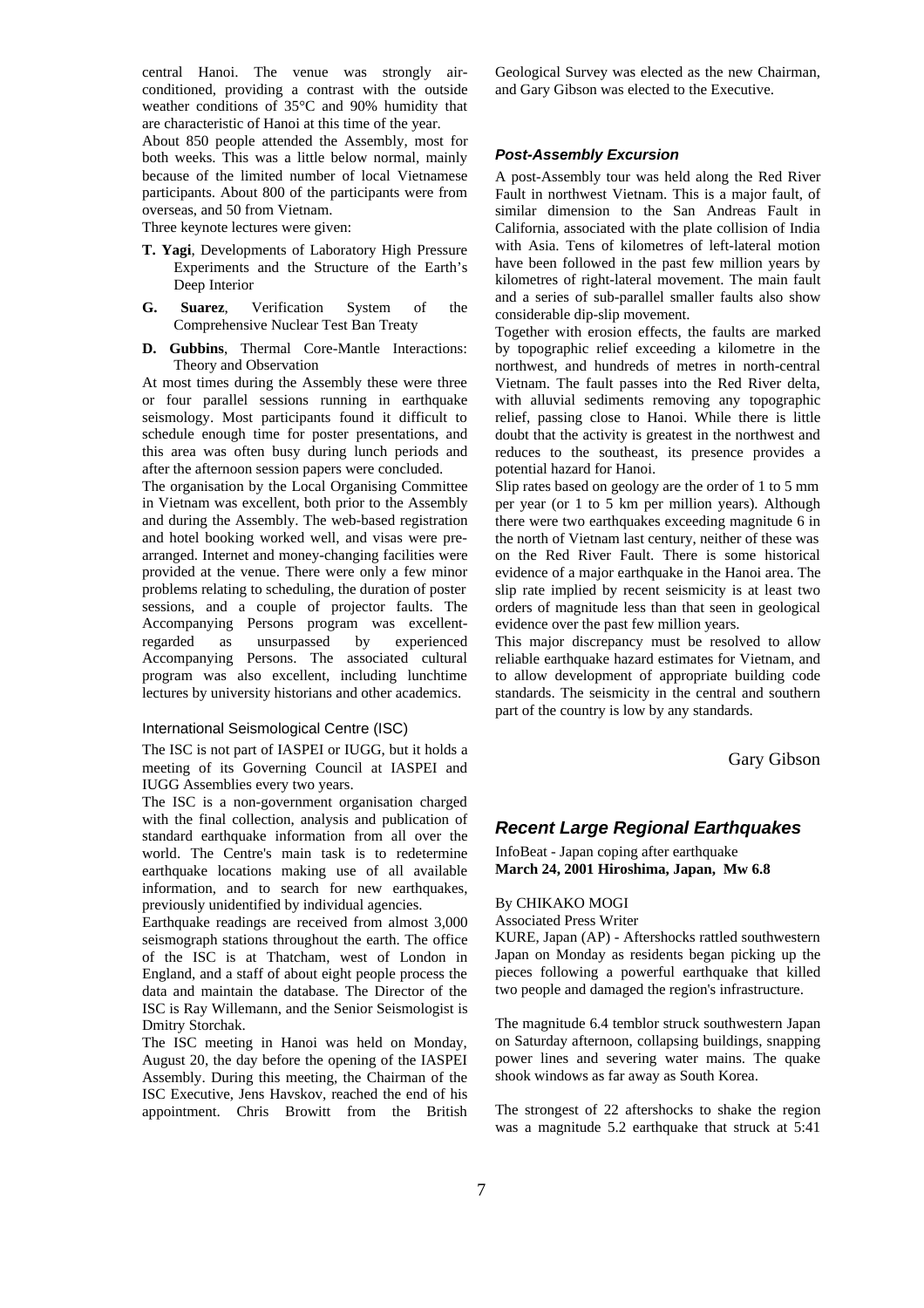a.m., the Meteorological Agency said. Koji Fujimoto, a spokesman for the police in Hiroshima state, said Monday that there were some reports of small cracks on roads, but no other damage or injuries were reported after the latest quake.

Monday's aftershock was centered about 31 miles under the seabed off the southern coast of Hiroshima state, very close to the epicenter of Saturday's quake and the smaller aftershocks. A magnitude 4.7 tremor Sunday night was strong enough to disrupt high-speed train service. Railway officials found no damage on tracks Monday, but bullet trains were running at a reduced speed in the affected area.

Hiroshima, 430 miles southwest of Tokyo, was the hardest hit of seven southwestern states that recorded heavy seismic activity in Saturday's earthquake.

The quake's toll stood at two dead and 174 injured. An

80-year-old woman died in the town of Kure when she was buried under rubble. In nearby Ehime state, a 50-year-old woman fleeing her home was killed by falling roof tiles.

A total of 7122 buildings in southwestern Japan sustained some damage, the Home Affairs Ministry in Tokyo said. The quake littered streets with roof tiles and window shards. About 120 people living in and around the bustling city of Hiroshima had to leave damaged homes, said Masayoshi Yatsu, a spokesman for the government's disaster prevention office. The economic impact to Hiroshima industries was estimated at around \$2.8 million.

In Kure, a town of old-fashioned wooden houses and narrow winding streets about 12 miles south of Hiroshima, residents cleared away rubble to let cars pass and lined up outside relief centers for water and vinyl sheets to patch broken roofs. About 10,000 homes remained without water Sunday.

``I've never been so scared in my life,'' said Kure resident Hatsue Michinaka, 84, said as she swept up debris from a collapsed wall. Japan is one of the world's most earthquake-prone countries. It straddles three tectonic plates, the huge slabs of land that cover the surface of the Earth.

Saturday's quake was centered off the coast of Japan and relatively deep under the sea, some 40 miles below ground, which may have softened its impact.

In October, a magnitude 7.3 earthquake struck a largely rural area in Tottori state, northwest of Hiroshima. No one was killed but at least 120 people were injured and some 2000 homes damaged. Some 6000 people died when an earthquake devastated the western Japan port city of Kobe in 1995.

#### **June 23, 2001 Near Coast of Peru, Mw8.4**

At least 95 people were killed, 1500 injured and there was extensive damage in the Arequipa-Camana-Tacna area. An additional 20 people died and 55 are missing following a tsunami in the Camana-Chala area.

Landslides blocked highways in the epicentral area. Many historical buildings in Arequipa were damaged or destroyed. Some people were injured and damage was reported in the Arica, Chile area. Shaking was felt strongly in much of southern Peru and northern Chile. It was also felt in Bolivia.

A tsunami was generated with recorded wave heights (peak-to-trough) from selected tide stations: 2.5m at Arica; 1.5m at Iquique; 1.0m at Coquimbo, Chile. It was barley recorded on SE Australian tide gauges. The earthquake occurred at the boundary between the Nazca and South American tectonic plates.

The two plates are converging at a rate of about 78mm per year. The earthquake occurred as thrustfaulting on the interface between the two plates, with the South American plate up and seaward over the Nazca plate. Southwestern Peru has a history of very large earthquakes. The June 23 shock originated just southeast of the source of a magnitude 7.7 earthquake that occurred in 1996, and it appears to have involved rupture of part of the plate-boundary segment that produced an earthquake of magnitude approximately 9.0 in 1868.

The 1868 earthquake was destructive in towns that were heavily damaged in the June 23 earthquake. The 1868 earthquake produced a tsunami that killed hundreds of people along the South American coast. The 1868 tsunami also caused damage in Hawaii and alarm in Japan. Complex event. The initial onset consists of two events separated by about 6 seconds. It is followed by at least one larger complex event occurring about 40 seconds later.

## *FORTHCOMING CONFERENCES*

•21-23 November 2001 AEES 2001 Conference and AGM *Earthquake Codes for Australia and the Region* ADFA, Canberra. (see insert).

 $\bullet$ 5 - 7 December 2001  $8^{\text{th}}$  East Asia-Pacific Conference on Structural Engineering and Construction, Nanyang Technological University, Singapore.

 $\bullet$ 28 April - 1 May 2002 3<sup>rd</sup> National Seismic Conference and Workshop on Bridges and Highways http://mceer.buffalo.edu

 $\overline{•21}$  - 25 July 2002 7<sup>th</sup> US National Conference on Earthquake Engineering, Boston USA.

• 9 - 13 September 2002 The 12<sup>th</sup> European

Conference on Earthquake Engineering Barbican Centre London.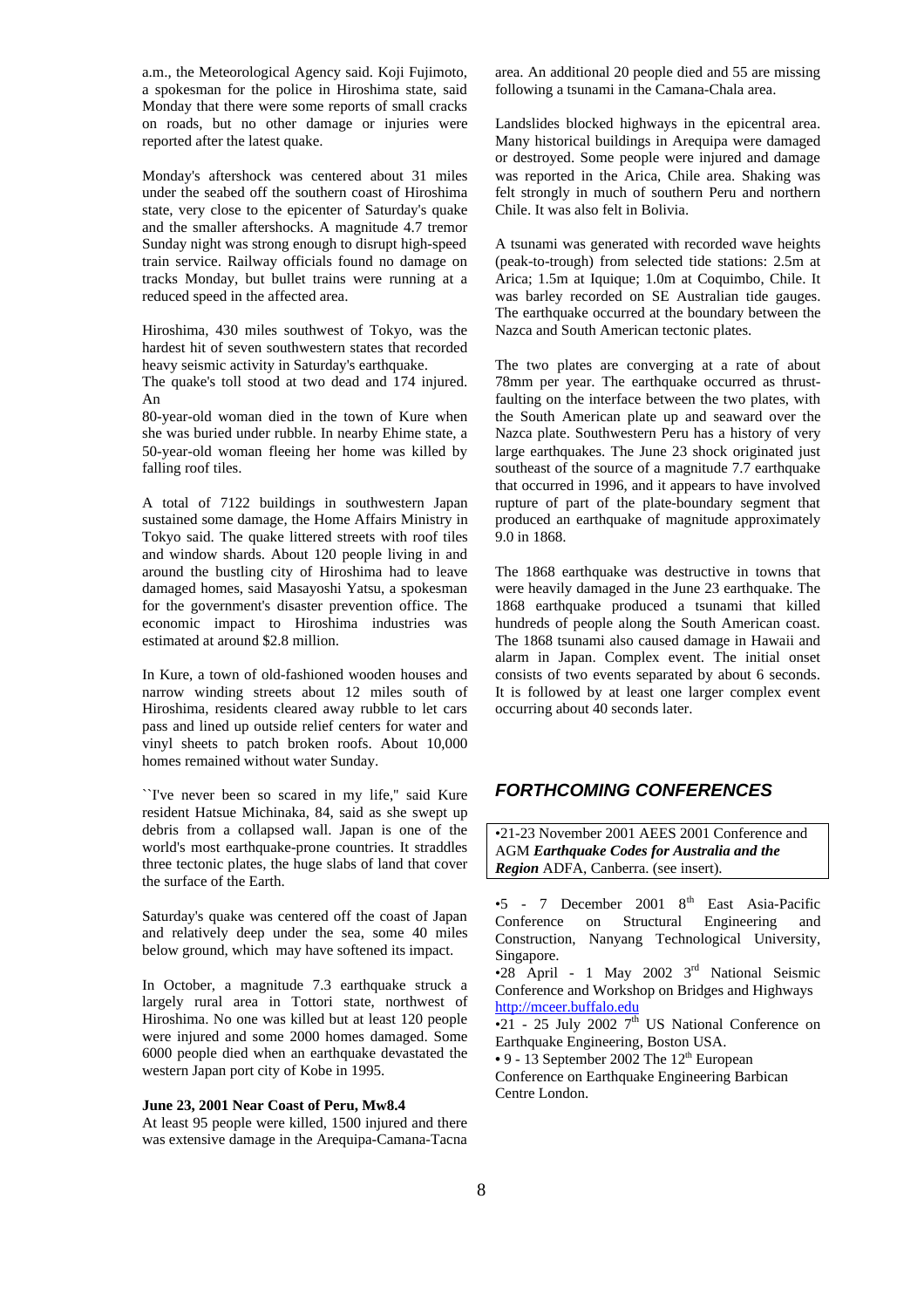•16 - 19 September 2002 3rd International Conference on Continental Earthquakes. www.icce.ac.cn

## NEW BOOKS (& OLD) / REPORTS

Australian Seismological Report - 1997 AGSO Sales Centre ph: 02 6249 9519, fax: 02 6249 9982 Caught in the Crunch - Earthquakes and Volcanoes in New Zealand 1999 by Rebecca Ansell and John Taber. Harper Collins NZ.

## **Photo: Participants in the pre-Assembly Workshop on Regional Seismological Cooperation** (000127F3)



**---ooOoo---**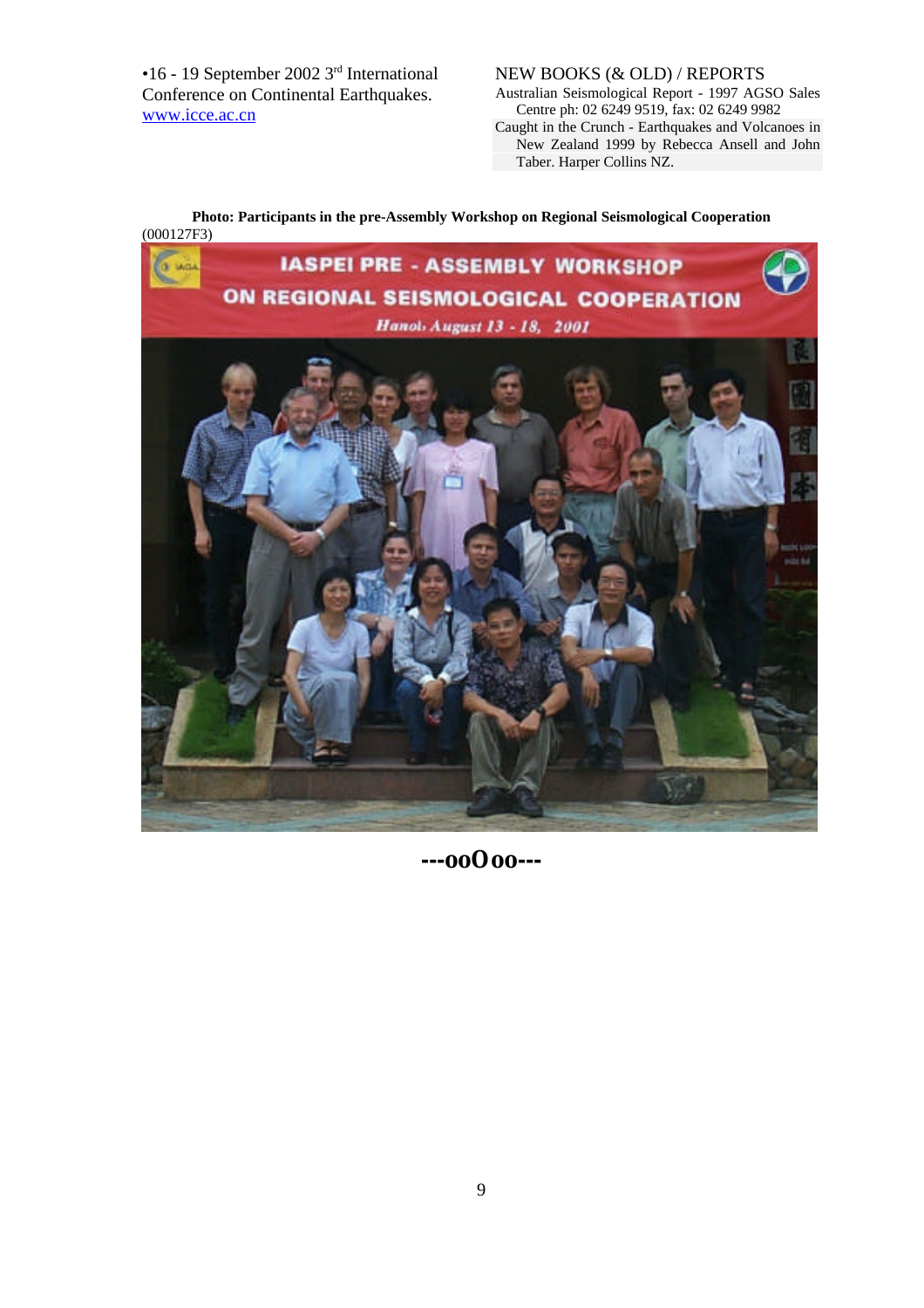#### **AEES CONFERENCE - 2001 Optional Technical Tour - Bus**

## *Friday 23 November*

| Depart 09:00    | Olims Hotel                    |
|-----------------|--------------------------------|
| $09:10 - 11:30$ | <b>Australian Museum</b>       |
| $12:00 - 13:00$ | Lake George Fault - Dan Clarke |
| $13:00 - 15:00$ | <b>Bungendore</b>              |
| 16:00           | <b>Canberra Airport</b>        |
| 16:30           | City                           |